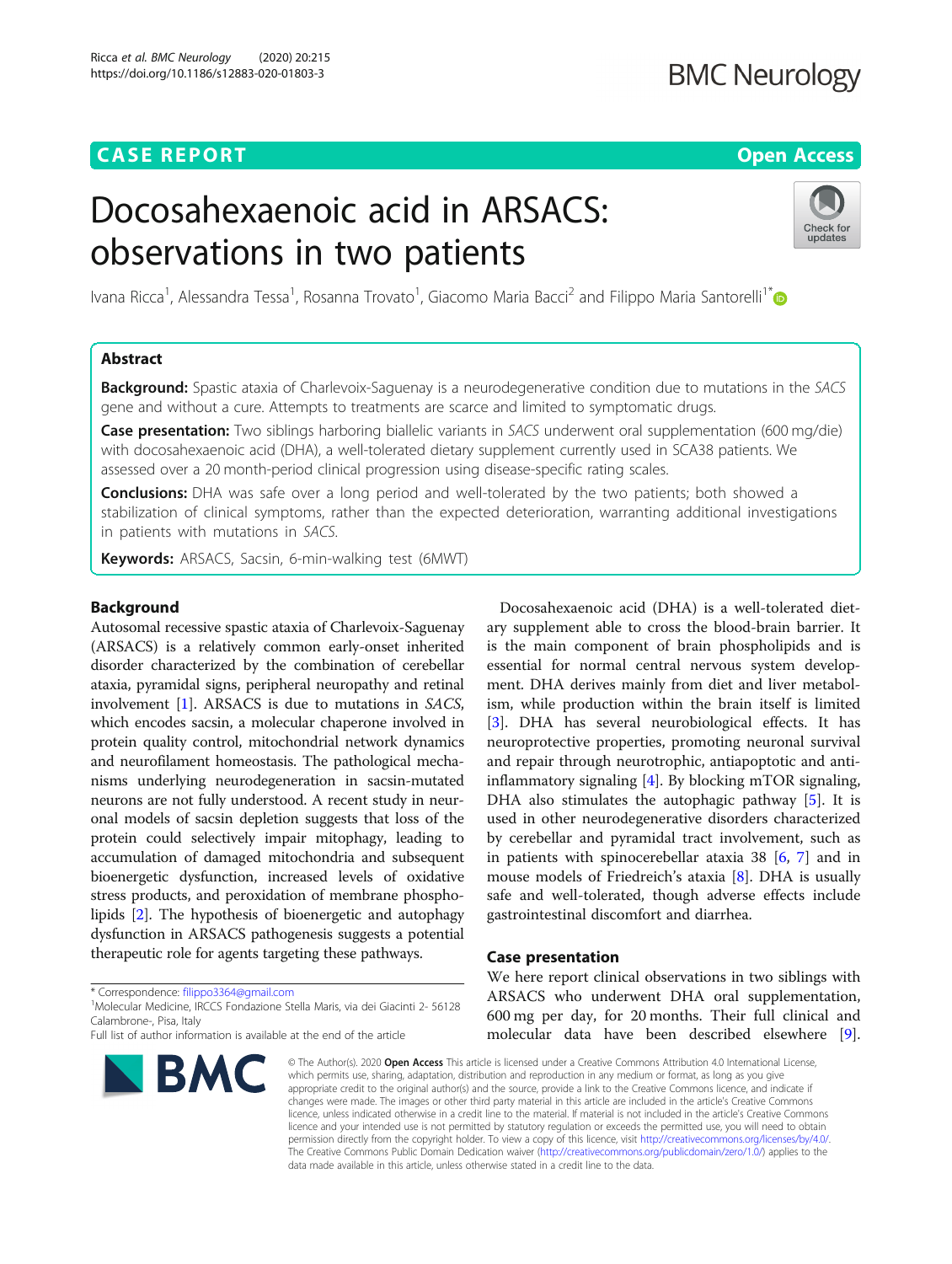Table 1 SPRS, SARA, DSI-ARSACS, 10MWT and 6MWT scores in patients 1 and 2 before starting DHA and after 6, 12 and 20 months of DHA treatment

|                                             | P <sub>1</sub> |  |  |                                         | P <sub>2</sub> |  |  |       |
|---------------------------------------------|----------------|--|--|-----------------------------------------|----------------|--|--|-------|
|                                             |                |  |  | T0 6 mo 12 mo 20 mo T0 6 mo 12 mo 20 mo |                |  |  |       |
| SPRS                                        |                |  |  | 16 17 15.5 13 12 9.5 10                 |                |  |  | -10   |
| SARA 7 8.75 11.5 8 9 7.5 11 8               |                |  |  |                                         |                |  |  |       |
| DSI-ARSACS 11 9.5 7.5 9.5 9 9.5 8.5         |                |  |  |                                         |                |  |  | 9.5   |
| 10MWT (sec) 15.8 14.2 13.8 15.4 9.9 9.2 9.6 |                |  |  |                                         |                |  |  | 9.8   |
| 6MWT (m) 252 253 264 250 400 475 434        |                |  |  |                                         |                |  |  | 434.5 |

Briefly, P1 is a 41-year-old woman affected by ataxicspastic signs, evident from the age of 15 years. Her clinical evaluation before starting DHA supplementation (T0, 39 years) showed moderate spastic-ataxic gait, mild dysarthria, mild diffuse leg weakness and dysmetria, bilateral Babinski sign, pes cavus and hammertoes. She scored 16/52 and 7/40 on the Spastic Paraplegia Rating Scale (SPRS) [[10\]](#page-2-0) and the Scale for the Assessment and Rating of Ataxia (SARA) [[11\]](#page-2-0), respectively. Her diseasespecific severity index (DSI-ARSACS) [\[12\]](#page-3-0) score was 11/ 32. She completed the 10-m walking test (10MWT) [[13](#page-3-0)] in 15.8 s and covered a distance of 252 m on the 6-min walking test (6MWT) [[13](#page-3-0)]. Electroneurography showed severe sensorimotor axonal and demyelinating polyneuropathy. Brain MRI documented mild cerebellar atrophy, prominent in the cerebellar vermis, and hypointense stripes in the pons. Spine MRI was normal. Her 40-year-

old brother (case P2) displayed a similar neurological phenotype, present from the age of 16. Before starting DHA, his SPRS, SARA and DSI-ARSACS scores were 12/52, 9/40 and 9/32, respectively. He performed the 10MWT in 9.9 s and walked 400 m on the 6MWT. MRI showed slight atrophy of the superior cerebellar vermis, corpus callosum thinning, and cervical spinal cord atrophy. Neurophysiological examinations were consistent with sensorimotor axonal polyneuropathy.

Over the 20-month period, DHA was safe and welltolerated by the two patients; both showed an overall stabilization of clinical symptoms, as measured by SARA, SPRS, DSI-ARSACS, 6MWT and 10MWT (Table 1; Fig. 1), rather than the expected deterioration [\[14,](#page-3-0) [15](#page-3-0)]. After DHA supplementation, P1 had SPRS, SARA, and DSI-ARSACS scores of 13/52, 8/40 and 9.5/32, respectively. She showed a mild improvement in lower limbs functions (DSI-ARSACS items 5–7) and a mild deterioration of the upper right limb dexterity (SARA items 5 and 7; DSI-ARSACS item 3). She performed the 10MWT in 15.4 s and walked 250 m on the 6MWT. Her brother's scores were SPRS 10/52, SARA 8/40, and DSI-ARSACS 9.5/52. He showed mild improvement in speech (SARA item 4; DSI-ARSACS item 1) and in lower limb functions (DSI-ARSACS items 5 and 7) and a mild deterioration of right limbs dexterity (SARA items 5 and 8; DSI-ARSACS item 3). He did the 10MWT in 9.8 s and walked 434.5 m on the 6MWT. In both P1 and P2 the health-related quality of life scores assessed through the EQ-5D-3 L [[16](#page-3-0)]

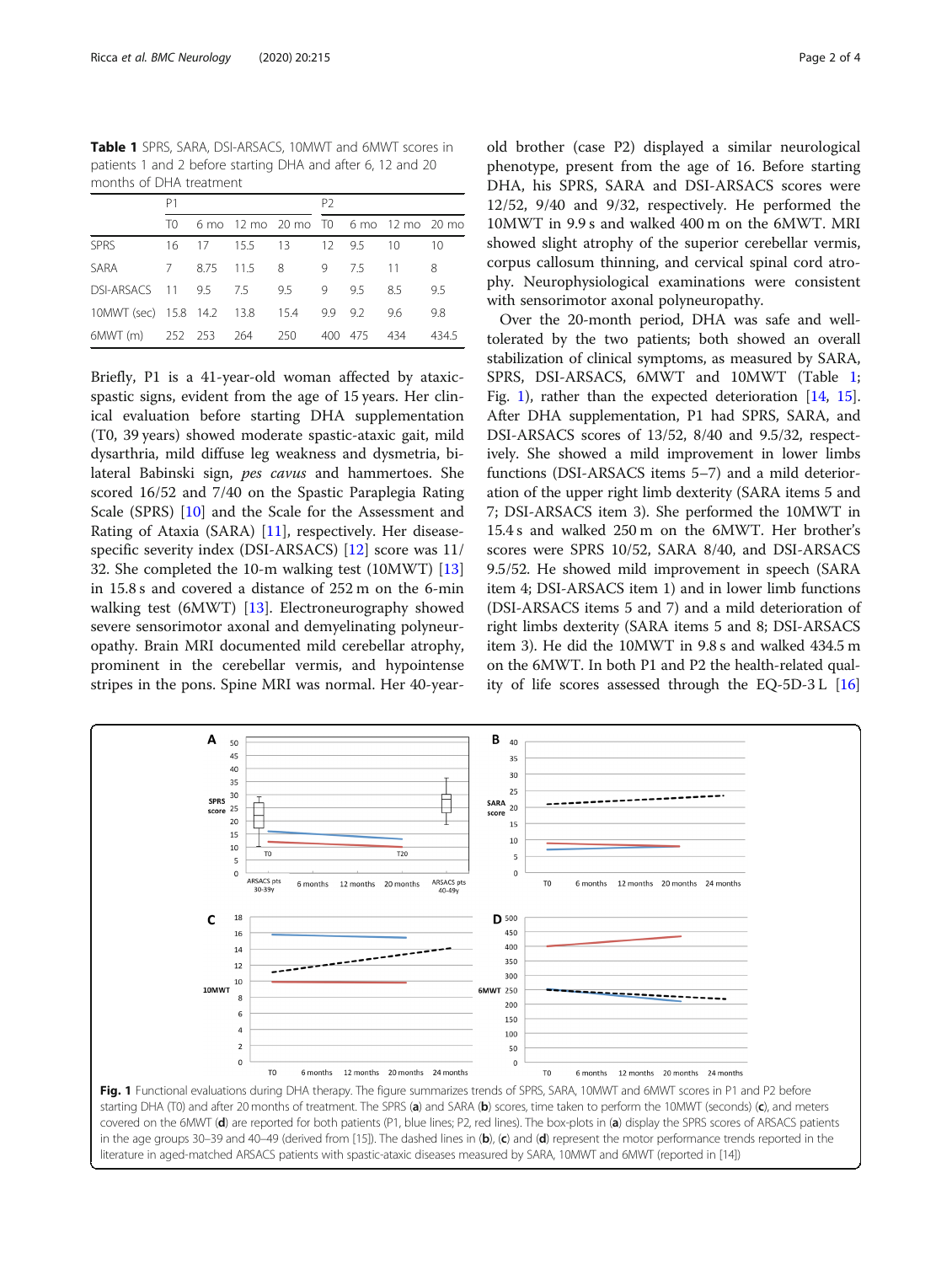<span id="page-2-0"></span>questionnaire were unchanged. However, at 20 months of therapy, serum low-density lipoprotein (LDL) and total cholesterol levels in P1 were found, by chance, to be raised  $(241 \text{ [normal } < 100]$  and  $282 \text{ mg/dL}$  [normal < 200], respectively). These findings may indicate familial hypercholesterolemia (FH). Indeed, the patients' neurologically-healthy father had died at the age of 40 of myocardial infarction linked to severe hypercholesterolemia. Reviewing blood tests previously performed in P1, we noticed that her basal LDL and total cholesterol levels were already high at T0 (177 and 241 mg/ dL, respectively). HDL cholesterol levels were in the normal range at T0 (50 mg/dL) and low after 20 months  $(30 \text{ mg/dL}$  [normal > 40). Triglycerides levels were always in the normal range (62 mg/dL at T0 and 54 mg/ dL after 20 months [normal < 150]). Informed of the cardiovascular risks related to dyslipidaemia, because of lack of sufficient data about the safety of DHA administration in subjects with LDL cholesterol elevation and/ or FH, both patients chose to interrupt treatment.

# Discussion and conclusion

Description of pharmacological management in rare neurodegenerative conditions is useful to advice patients in case of self-administration and use of over-the-counter drugs, especially when no cures are seen over the horizon [[17](#page-3-0)]. The reported data suggest that DHA supplementation in ARSACS patients seems to be safe and well tolerated and a promising add-on therapy in the complex treatment of this condition. Nevertheless, our anecdotal report should be read in view of future investigations in larger groups of subjects also to confirm long-term safety.

DHA supplementation is associated with modifications in lipids profile and some studies suggest that DHA down-regulates expression of LDL receptors and LDLcholesterol clearance [[18](#page-3-0)]. Therefore during DHA administration, lipoprotein pools in plasma should be monitored, especially in subjects with FH.

#### **Abbreviations**

SPRS: Spastic Paraplegia Rating Scale; SARA: Scale for the Assessment and Rating of Ataxia; DSI-ARSACS: Disease-specific severity index for adults with autosomal recessive spastic ataxia of Charlevoix-Saguenay (ARSACS); 10MWT: 10-m-walking test; 6MWT: 6-min-walking test; P1 / P2: Patient 1 / patient 2; DHA: Docosahexaenoic acid; T0: Before treatment;; 6 mo / 12 mo / 20 mo: After 6 / 12 / 20 months of treatment

#### Acknowledgments

We thank Catherine J. Wrenn for expert editorial assistance and useful discussion.

#### Authors' contributions

IR designed the study, served as study investigator, enrolled patients, and collected and assembled the data. AT, RT, GMB, and FMS analyzed and interpreted the data. IR and FMS prepared, revised, and reviewed the manuscript; and approved the final manuscript for publication. All authors read and approved the final manuscript.

#### Funding

This study was partially supported by the Italian Ministry of Health-Ricerca Finalizzata RF-2016-02361610 (to FMS), and the E-RARE-3 Joint Transnational Call grant "Preparing therapies for autosomal recessive ataxias" (PREPARE) (MoH; project 3398 to FMS). The funding body did not have roles in the design of the study and data collection, analysis, and interpretation and did not play any role in writing the manuscript.

#### Availability of data and materials

All data generated or analyzed during this study are included in this published article.

#### Ethics approval and consent to participate

The study was approved by the Institutional Ethic Committee. Written consent was obtained from all study participants patients for this study.

#### Consent for publication

Written consent was obtained from study participants for publication of the data.

#### Competing interests

The authors declare that they have no competing interests.

#### Author details

<sup>1</sup>Molecular Medicine, IRCCS Fondazione Stella Maris, via dei Giacinti 2- 56128 Calambrone-, Pisa, Italy. <sup>2</sup> Pediatric Ophthalmology Unit, Meyer Children's Hospital, University of Florence, Florence, Italy.

### Received: 13 January 2020 Accepted: 21 May 2020 Published online: 28 May 2020

#### References

- 1. Duquette A, Brais B, Bouchard J-P, Mathieu J. Clinical presentation and early evolution of spastic ataxia of Charlevoix-Saguenay. Mov Disord. 2013;28: 2011–4. <https://doi.org/10.1002/mds.25604>.
- 2. Morani F, Doccini S, Sirica R, Paterno M, Pezzini F, Ricca I, et al. Functional Transcriptome analysis in ARSACS KO cell model reveals a role of Sacsin in autophagy. Sci Rep. 2019;9:11878. [https://doi.org/10.](https://doi.org/10.1038/s41598-019-48047-x) [1038/s41598-019-48047-x](https://doi.org/10.1038/s41598-019-48047-x).
- Rapoport SI, Rao JS, Igarashi M. Brain metabolism of nutritionally essential polyunsaturated fatty acids depends on both the diet and the liver. Prostaglandins Leukot Essent Fat Acids. 2007;77:251–61. [https://doi.org/10.](https://doi.org/10.1016/j.plefa.2007.10.023) [1016/j.plefa.2007.10.023.](https://doi.org/10.1016/j.plefa.2007.10.023)
- 4. Bazan NG. Neuroprotectin D1-mediated anti-inflammatory and survival signaling in stroke, retinal degenerations, and Alzheimer's disease. J Lipid Res. 2009;50(Supplement):S400–5. [https://doi.org/10.1194/jlr.R800068-JLR200.](https://doi.org/10.1194/jlr.R800068-JLR200)
- 5. Shirooie S, Nabavi SF, Dehpour AR, Belwal T, Habtemariam S, Argüelles S, et al. Targeting mTORs by omega-3 fatty acids: a possible novel therapeutic strategy for neurodegeneration? Pharmacol Res. 2018;135:37–48. [https://doi.](https://doi.org/10.1016/j.phrs.2018.07.004) [org/10.1016/j.phrs.2018.07.004](https://doi.org/10.1016/j.phrs.2018.07.004).
- 6. Manes M, Alberici A, Di Gregorio E, Boccone L, Premi E, Mitro N, et al. Docosahexaenoic acid is a beneficial replacement treatment for spinocerebellar ataxia 38. Ann Neurol. 2017;82:615–21. [https://doi.org/10.](https://doi.org/10.1002/ana.25059) [1002/ana.25059](https://doi.org/10.1002/ana.25059).
- 7. Manes M, Alberici A, Di Gregorio E, Boccone L, Premi E, Mitro N, et al. Longterm efficacy of docosahexaenoic acid (DHA) for Spinocerebellar Ataxia 38 (SCA38) treatment: an open label extension study. Parkinsonism Relat Disord. 2019;63:191–4. <https://doi.org/10.1016/j.parkreldis.2019.02.040>.
- 8. Abeti R, Uzun E, Renganathan I, Honda T, Pook MA, Giunti P. Targeting lipid peroxidation and mitochondrial imbalance in Friedreich's ataxia. Pharmacol Res. 2015;99:344–50. [https://doi.org/10.1016/j.phrs.2015.05.015.](https://doi.org/10.1016/j.phrs.2015.05.015)
- 9. Ricca I, Morani F, Bacci GM, Nesti C, Caputo R, Tessa A, et al. Clinical and molecular studies in two new cases of ARSACS. Neurogenetics. 2019;20:45– 9. <https://doi.org/10.1007/s10048-019-00564-7>.
- 10. Schüle R, Holland-Letz T, Klimpe S, Kassubek J, Klopstock T, Mall V, et al. The spastic paraplegia rating scale (SPRS): a reliable and valid measure of disease severity. Neurology. 2006;67:430–4. [https://doi.org/10.1212/01.wnl.](https://doi.org/10.1212/01.wnl.0000228242.53336.90) [0000228242.53336.90](https://doi.org/10.1212/01.wnl.0000228242.53336.90).
- 11. Schmitz-Hübsch T, du Montcel ST, Baliko L, Berciano J, Boesch S, Depondt C, et al. Scale for the assessment and rating of ataxia: development of a new